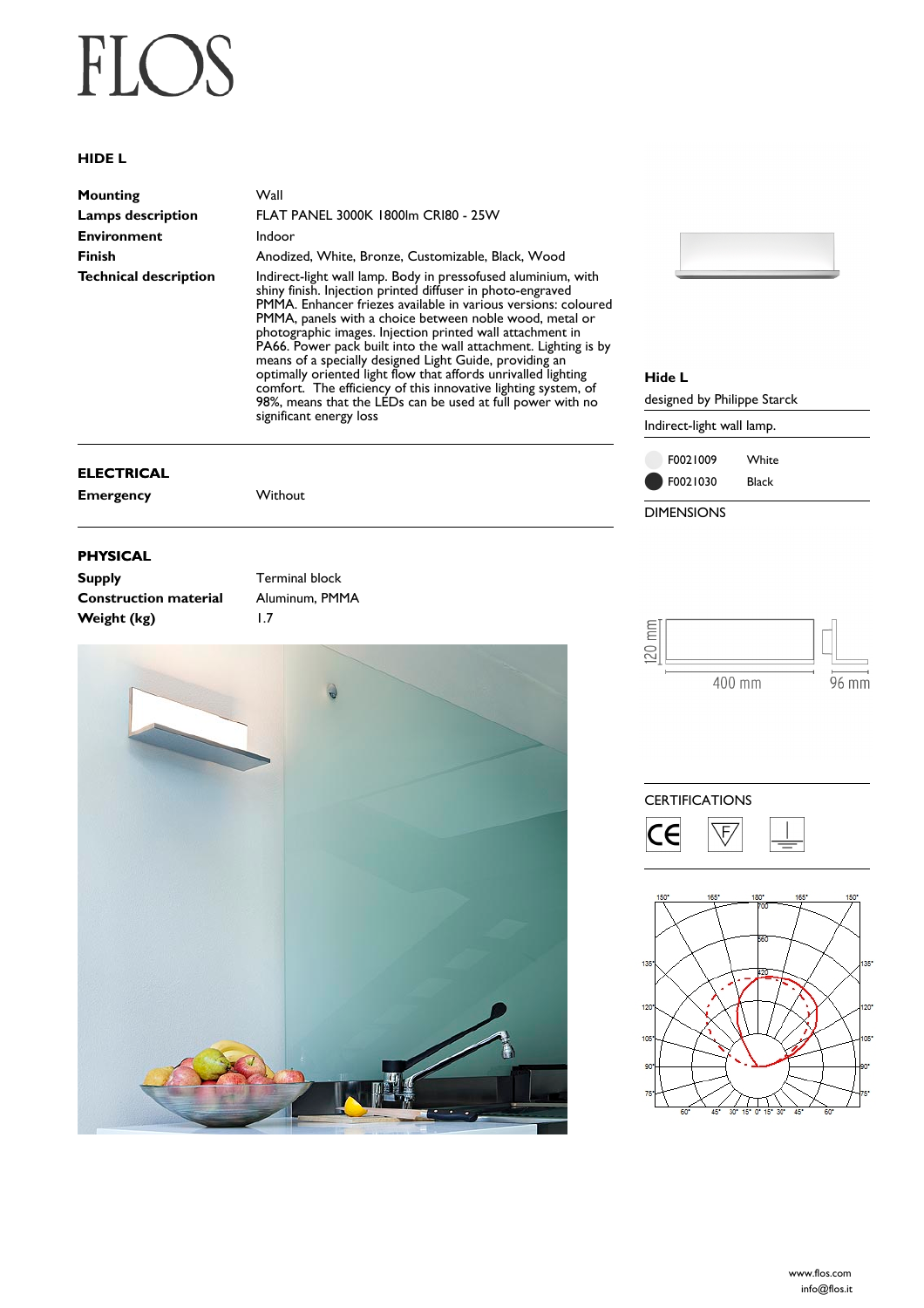# F  $\left( \begin{array}{c} \end{array} \right)$

# **Hide L . Accessories**

Optical



F0022068

**Frieze wood finish**

400 mm  $96 \text{ mm}$ 

20